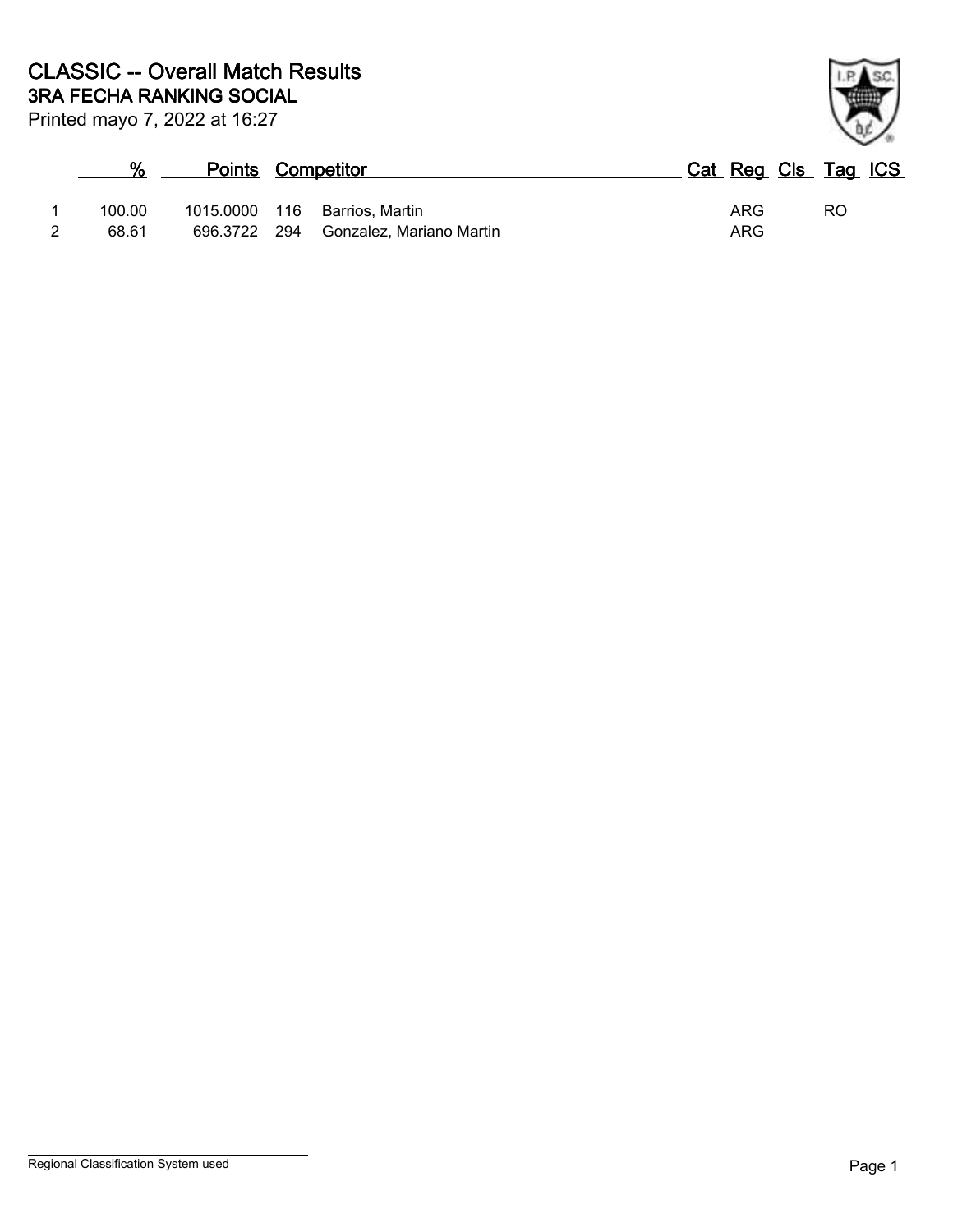|    | %<br><b>Points</b> |          | <b>Competitor</b> |                              |    |            | Cat Reg Cls Tag ICS |
|----|--------------------|----------|-------------------|------------------------------|----|------------|---------------------|
| 1  | 100.00             | 964.7274 | 577               | Valentini, Leonardo Javier   |    | <b>ARG</b> |                     |
| 2  | 93.16              | 898.7155 | 571               | Tondini, Claudio Oscar       | S  | <b>ARG</b> |                     |
| 3  | 92.37              | 891.1275 | 471               | Quintana, Edgardo Ángel      | S  | ARG        | <b>RO</b>           |
| 4  | 92.10              | 888.5502 | 322               | Judez Rivas, Juan Cruz       |    | ARG        |                     |
| 5  | 88.81              | 856.7510 | 824               | Burini, Gustavo Mario        | S  | ARG        | <b>RO</b>           |
| 6  | 82.57              | 796.5886 | 722               | Lopez, Nestor Leonardo       |    | ARG        |                     |
|    | 82.03              | 791.3528 | 62                | Gregori, Leandro Javier      |    | <b>ARG</b> | <b>RO</b>           |
| 8  | 79.01              | 762.1890 | 609               | Alvarez, Guillermo Ferna     |    | ARG        |                     |
| 9  | 78.76              | 759.7921 | 117               | Basavilbaso Bioy, Florent    |    | ARG        |                     |
| 10 | 74.10              | 714.8203 | 546               | Sinardi Angio, Jorge Horacio | SS | <b>ARG</b> |                     |
| 11 | 70.89              | 683.8939 | 237               | Fanlo, Christian             |    | ARG        |                     |
| 12 | 66.98              | 646.1280 | 683               | Bruno, Carlos Luis           | SS | <b>ARG</b> |                     |
| 13 | 66.45              | 641.0447 | 236               | Fandiño, Roberto             | SS | <b>ARG</b> |                     |
| 14 | 65.62              | 633.0467 | 431               | Ortíz, Gabriel Adrián        | S  | <b>ARG</b> |                     |
| 15 | 33.05              | 318.8420 | 222               | Donnari, Juan Carlos         | SS | <b>ARG</b> |                     |
| 16 | 9.80               | 94.5718  | 59                | Lucius, Diego Roberto        |    | <b>ARG</b> |                     |

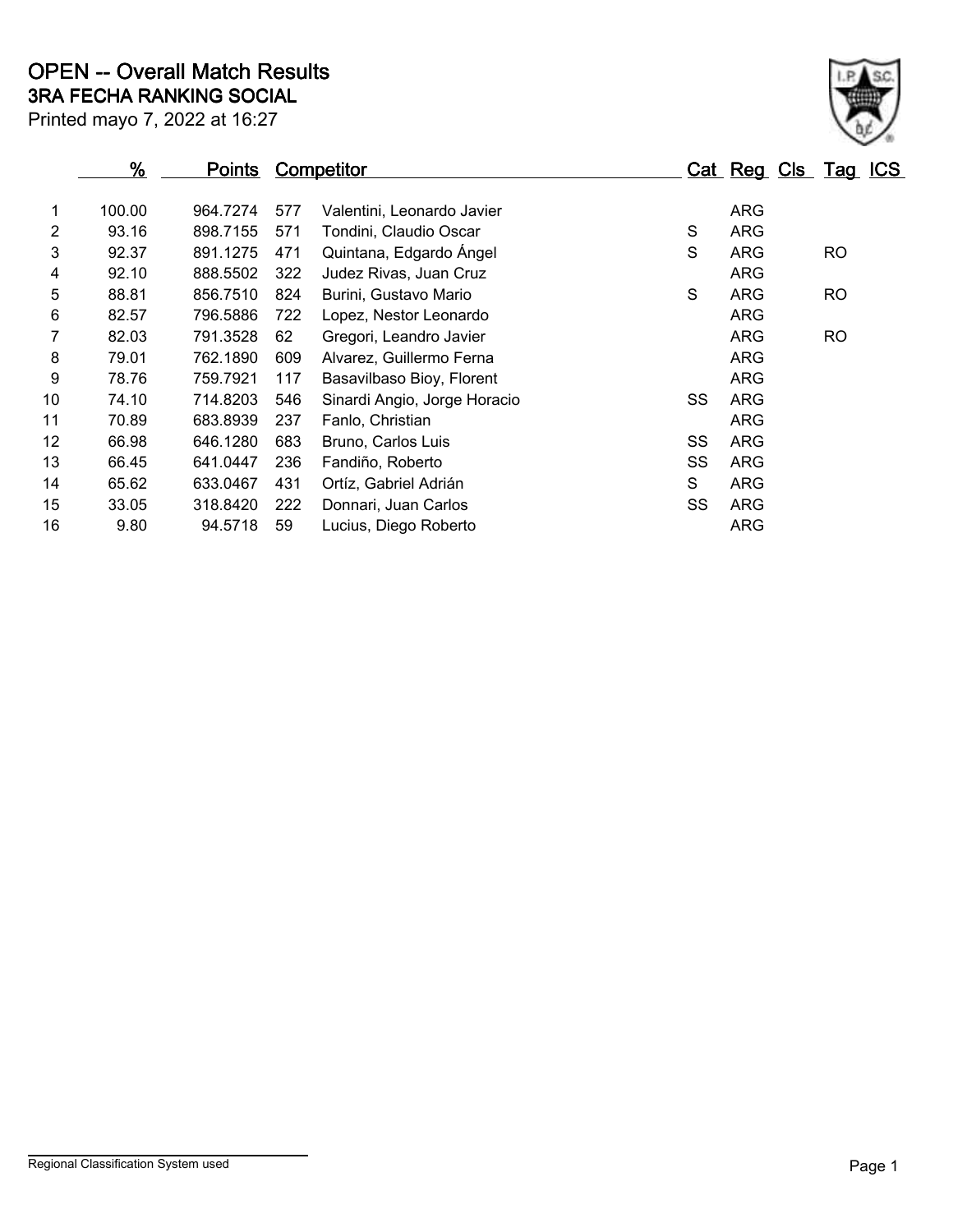**3RA FECHA RANKING SOCIAL PRODUCTION -- Overall Match Results**

Printed mayo 7, 2022 at 16:27



|    | %      | <u>Points</u> |      | <b>Competitor</b>              |             | <u>Cat Reg Cls Tag ICS</u> |            |  |
|----|--------|---------------|------|--------------------------------|-------------|----------------------------|------------|--|
| 1  | 100.00 | 936.7734      | 538  | Seifert, Sebastián Ariel       |             | <b>ARG</b>                 | <b>RO</b>  |  |
| 2  | 98.65  | 924.1470      | 979  | Serrano, Fernando              |             | <b>ARG</b>                 |            |  |
| 3  | 95.49  | 894.4917      | 134  | Borges, Walter Santiago        | S           | <b>ARG</b>                 |            |  |
| 4  | 93.59  | 876.7307      | 1794 | Meixner Cuenca, Carlos         |             | <b>ARG</b>                 |            |  |
| 5  | 92.30  | 864.5986      | 254  | Frattini, Raúl Pablo           | S           | <b>ARG</b>                 |            |  |
| 6  | 92.25  | 864.1457      | 333  | Lanzilotta, Julio Dario        |             | <b>ARG</b>                 |            |  |
| 7  | 90.49  | 847.6876      | 419  | Obertello, Daniel Héctor       | $\mathbf S$ | <b>ARG</b>                 |            |  |
| 8  | 89.18  | 835.3940      | 1086 | Lojo, Luciana Trinida          | L           | <b>ARG</b>                 |            |  |
| 9  | 88.90  | 832.8026      | 1173 | Savarelli, Franco              |             | <b>ARG</b>                 |            |  |
| 10 | 87.84  | 822.9032      | 144  | Burgos, Adrián Oscar           | S           | <b>ARG</b>                 |            |  |
| 11 | 83.98  | 786.7158      | 1157 | Sabaris Monte, Juan Sebastian  |             | <b>ARG</b>                 |            |  |
| 12 | 83.13  | 778.7759      | 107  | Baigorria, Omar Horacio        | $\mathbf S$ | <b>ARG</b>                 | <b>RO</b>  |  |
| 13 | 81.15  | 760.1967      | 875  | Manes, Matias                  | J           | <b>ARG</b>                 |            |  |
| 14 | 81.10  | 759.7500      | 1111 | Lotero, Brian Emanuel          |             | <b>ARG</b>                 | <b>NOV</b> |  |
| 15 | 79.37  | 743.4892      | 507  | Romero, Rodrigo                |             | <b>ARG</b>                 |            |  |
| 16 | 78.79  | 738.0617      | 171  | Cerqueiro Toconas, Juan Manuel |             | <b>ARG</b>                 |            |  |
| 17 | 78.55  | 735.8027      | 172  | Ces, Christian Danie           |             | <b>ARG</b>                 | <b>RO</b>  |  |
| 18 | 77.45  | 725.4896      | 709  | Dentesano, Natanael David      |             | <b>ARG</b>                 |            |  |
| 19 | 76.92  | 720.5643      | 1381 | Trotz, German                  |             | <b>ARG</b>                 |            |  |
| 20 | 76.51  | 716.7111      | 1054 | Cavia, Miguel                  | S           | <b>ARG</b>                 |            |  |
| 21 | 75.83  | 710.3130      | 303  | Guerra, César Alejandro        | S           | <b>ARG</b>                 |            |  |
| 22 | 74.11  | 694.2684      | 355  | López, Jorge Alberto           | S           | <b>ARG</b>                 |            |  |
| 23 | 73.42  | 687.7381      | 1248 | Ortiz, Facundo Maximil         |             | <b>ARG</b>                 |            |  |
| 24 | 71.98  | 674.2538      | 477  | Ramos, Daniel Omar             | S           | <b>ARG</b>                 |            |  |
| 25 | 71.75  | 672.1806      | 1196 | Ramirez, Fernando Gabrie       |             | <b>ARG</b>                 |            |  |
| 26 | 70.92  | 664.3295      | 1340 | Jubete, Martin Javier          |             | <b>ARG</b>                 |            |  |
| 27 | 69.13  | 647.6058      | 1185 | Kwon, Ki Hwan                  |             | <b>ARG</b>                 |            |  |
| 28 | 68.43  | 640.9893      | 1303 | Tejerina, Eduardo Martin       |             | <b>ARG</b>                 |            |  |
| 29 | 66.65  | 624.3686      | 85   | Angio, Mariano Antonio         |             | <b>ARG</b>                 |            |  |
| 30 | 65.96  | 617.8841      |      | 1174 Jordan, Hugo              | S           | <b>ARG</b>                 | <b>RO</b>  |  |
| 31 | 64.81  | 607.0976      |      | 1585 Hay Chaia, Matias         |             | <b>ARG</b>                 |            |  |
| 32 | 64.01  | 599.5857      |      | 1535 Biniez, Diego Ezequiel    |             | <b>ARG</b>                 |            |  |
| 33 | 63.85  | 598.1436      | 165  | Castro, Mariano Oscar          |             | <b>ARG</b>                 |            |  |
| 34 | 63.60  | 595.7689      | 626  | Castia, Paola Alejandra        | L           | <b>ARG</b>                 |            |  |
| 35 | 63.09  | 591.0288      | 114  | Bareiro, Andrea Celeste        | L           | <b>ARG</b>                 |            |  |
| 36 | 61.84  | 579.3156      | 486  | Ribeiro, Daniel Alberto        | SS          | <b>ARG</b>                 |            |  |
| 37 | 60.95  | 570.9211      | 214  | Delgado, Diego Ricardo         | S           | <b>ARG</b>                 | <b>RO</b>  |  |
| 38 | 60.40  | 565.7739      | 105  | Bacarini, Arnaldo Cesár        | SS          | <b>ARG</b>                 |            |  |
| 39 | 59.17  | 554.3349      | 605  | Minguez, Fernando Osvald       | S           | <b>ARG</b>                 |            |  |
| 40 | 58.99  | 552.5713      | 1227 | Raffo, Martin Alberto          |             | <b>ARG</b>                 |            |  |
| 41 | 58.77  | 550.5587      | 1218 | Aguero, Nelson Damian          |             | <b>ARG</b>                 | <b>CUR</b> |  |
| 42 | 58.13  | 544.5125      | 1742 | Valcarcel, Carlos              |             | <b>ARG</b>                 | <b>CUR</b> |  |
| 43 | 57.97  | 543.0522      | 1416 | Arakaki, Luis Alberto          |             | <b>ARG</b>                 |            |  |
| 44 | 51.18  | 479.3968      | 157  | Carmona, Hugo Deonelo          | SS          | <b>ARG</b>                 |            |  |
| 45 | 50.82  | 476.0856      | 33   | Fink, Claudia                  | L.          | <b>ARG</b>                 | <b>RO</b>  |  |
|    |        |               |      |                                |             |                            |            |  |

Regional Classification System used **Page 1**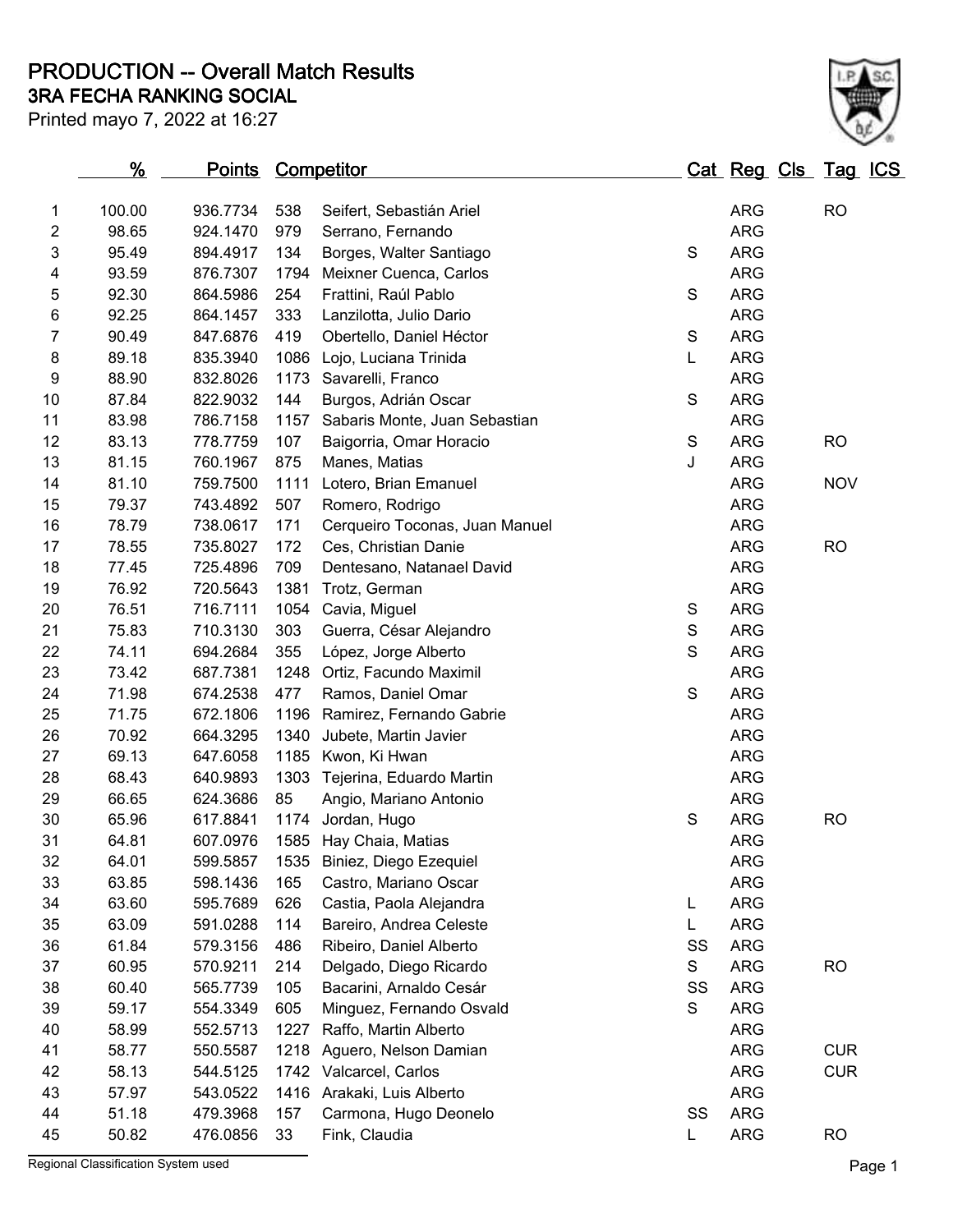**3RA FECHA RANKING SOCIAL PRODUCTION -- Overall Match Results**

| Printed mayo 7, 2022 at 16:27 |  |  |  |  |
|-------------------------------|--|--|--|--|

|    | $\frac{9}{6}$ | <b>Points</b> | <b>Competitor</b>                     |    |            | Cat Reg Cls Tag ICS |
|----|---------------|---------------|---------------------------------------|----|------------|---------------------|
| 46 | 50.30         | 471.1529      | 699<br>Heusinger, Carlos Valentin     |    | ARG        | RO                  |
| 47 | 48.63         | 455.5490      | 1400<br>Donadio Tellado, Damián Pablo |    | <b>ARG</b> |                     |
| 48 | 48.52         | 454.5381      | 1663<br>Stenger Yañez, Matías Manuel  |    | <b>ARG</b> |                     |
| 49 | 47.73         | 447.0815      | 1578<br>Tessitore, Sebastian          |    | <b>ARG</b> |                     |
| 50 | 47.07         | 440.9485      | 574<br>Treyer, Carlos Alfredo         | SS | <b>ARG</b> |                     |
| 51 | 46.23         | 433.0265      | 1392<br>Moran, Juan Pablo             |    | <b>ARG</b> |                     |
| 52 | 45.00         | 421.5279      | 655<br>Salerno, Gustavo               | S  | <b>ARG</b> |                     |
| 53 | 44.81         | 419.7408      | 1228<br>Saulle, Dante Andres          |    | <b>ARG</b> | <b>CUR</b>          |
| 54 | 44.61         | 417.8599      | 1683<br>Quan, Yongxue                 | S  | ARG        | <b>CUR</b>          |
| 55 | 44.10         | 413.1277      | 619<br>Fiorese, Daniel Pedro          | SS | ARG        | <b>RO</b>           |
| 56 | 41.77         | 391.2857      | 1538<br>Naya, Christian               | S  | <b>ARG</b> |                     |
| 57 | 39.73         | 372.2015      | 1145<br>Gulotta, Diego Gabriel        |    | <b>ARG</b> | <b>NOV</b>          |
| 58 | 39.17         | 366.9576      | 1681<br>Pace, Javier Horacio          |    | ARG        |                     |
| 59 | 36.71         | 343.9131      | 1793<br>Romano, Pablo Dario           |    | <b>ARG</b> |                     |
| 60 | 32.68         | 306.1800      | 1254<br>Majer, Maximiliano            |    | <b>ARG</b> | <b>CUR</b>          |
| 61 | 30.53         | 285.9970      | 1686<br>Di Pietro, Jorge Walter       | SS | <b>ARG</b> |                     |

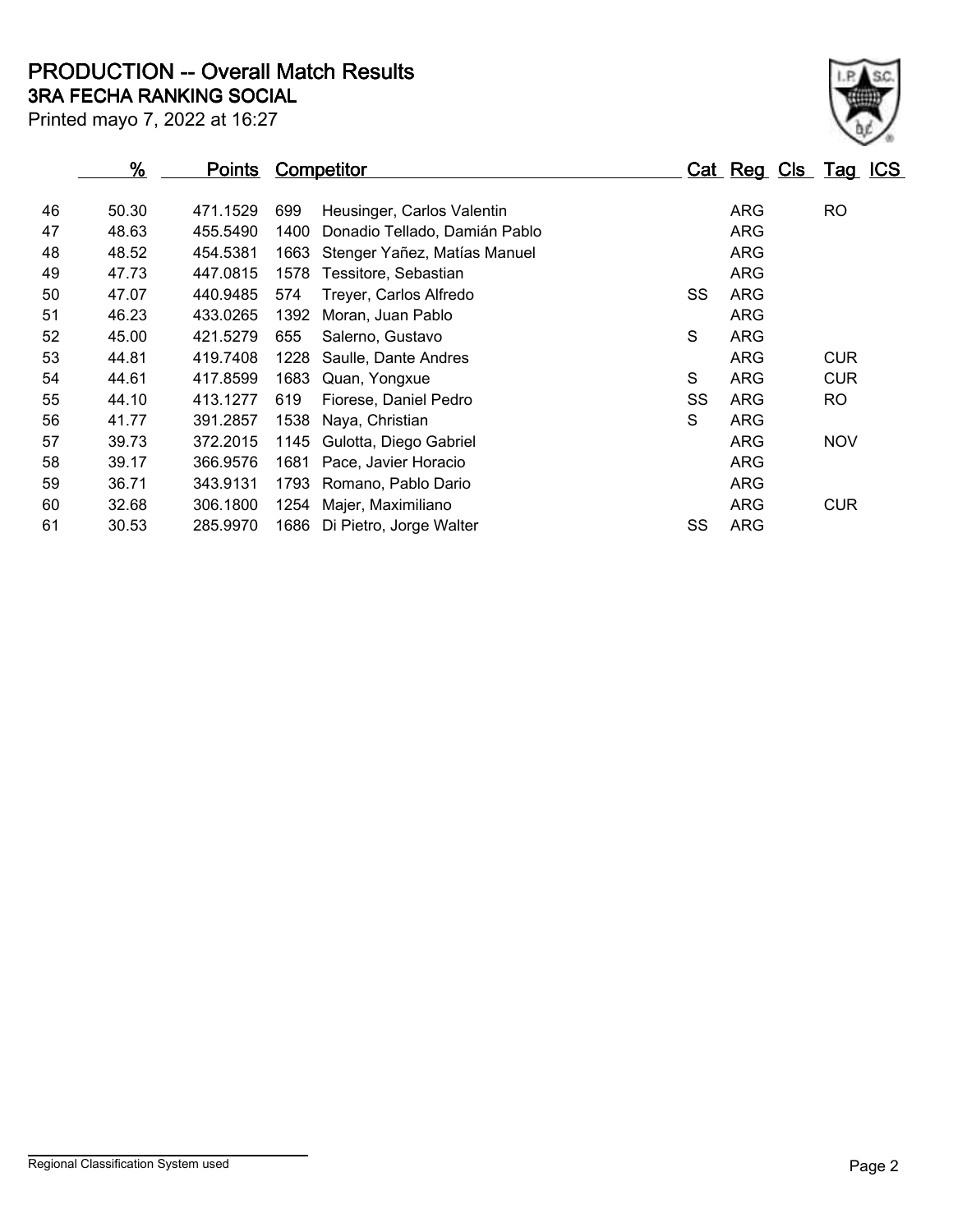## **3RA FECHA RANKING SOCIAL PRODUCTION OPTICS -- Overall Match Results**

| Printed mayo 7, 2022 at 16:27 |  |  |  |
|-------------------------------|--|--|--|
|                               |  |  |  |

| $\frac{9}{6}$<br><b>Points</b> |        | <b>Competitor</b> |      |                                | Cat Reg Cls Tag ICS |            |           |  |
|--------------------------------|--------|-------------------|------|--------------------------------|---------------------|------------|-----------|--|
|                                | 100.00 | 946.5392          | 221  | Digilio, Alexis Damian         |                     | ARG        |           |  |
| $\overline{2}$                 | 93.33  | 883.4111          | 232  | Espinha Patricio, Diego Gaston |                     | ARG        |           |  |
| 3                              | 89.89  | 850.8575          | 34   | Lojo, Jose Antonio             |                     | <b>ARG</b> | <b>RO</b> |  |
| 4                              | 87.51  | 828.3524          | 464  | Ponizio, Leonardo Albert       |                     | <b>ARG</b> |           |  |
| 5                              | 86.88  | 822.3334          | 137  | Bragadini, Hector Alberto      |                     | ARG        |           |  |
| 6                              | 79.51  | 752.5477          | 354  | Lopez, Claudio                 | S                   | <b>ARG</b> |           |  |
|                                | 74.97  | 709.6133          | 299  | Grimberg, Sergio Daniel        |                     | ARG        | <b>RO</b> |  |
| 8                              | 73.47  | 695.4012          | 957  | Ortelli, Martín                | S                   | <b>ARG</b> |           |  |
| 9                              | 67.04  | 634.5547          | 588  | Vivot. Federico Javier         |                     | <b>ARG</b> |           |  |
| 10                             | 65.12  | 616.3450          | 1399 | Ameghino, Javier               | S                   | ARG        |           |  |
| 11                             | 62.93  | 595.6768          | 371  | Manes, Rodolfo Gabriel         | S                   | ARG        |           |  |
| 12                             | 50.45  | 477.5487          | 29   | Radomski, Alfredo Luis         | SS                  | ARG        | <b>RO</b> |  |
| 13                             | 36.42  | 344.7424          | 279  | Gianni, Julio César            | S                   | ARG        |           |  |

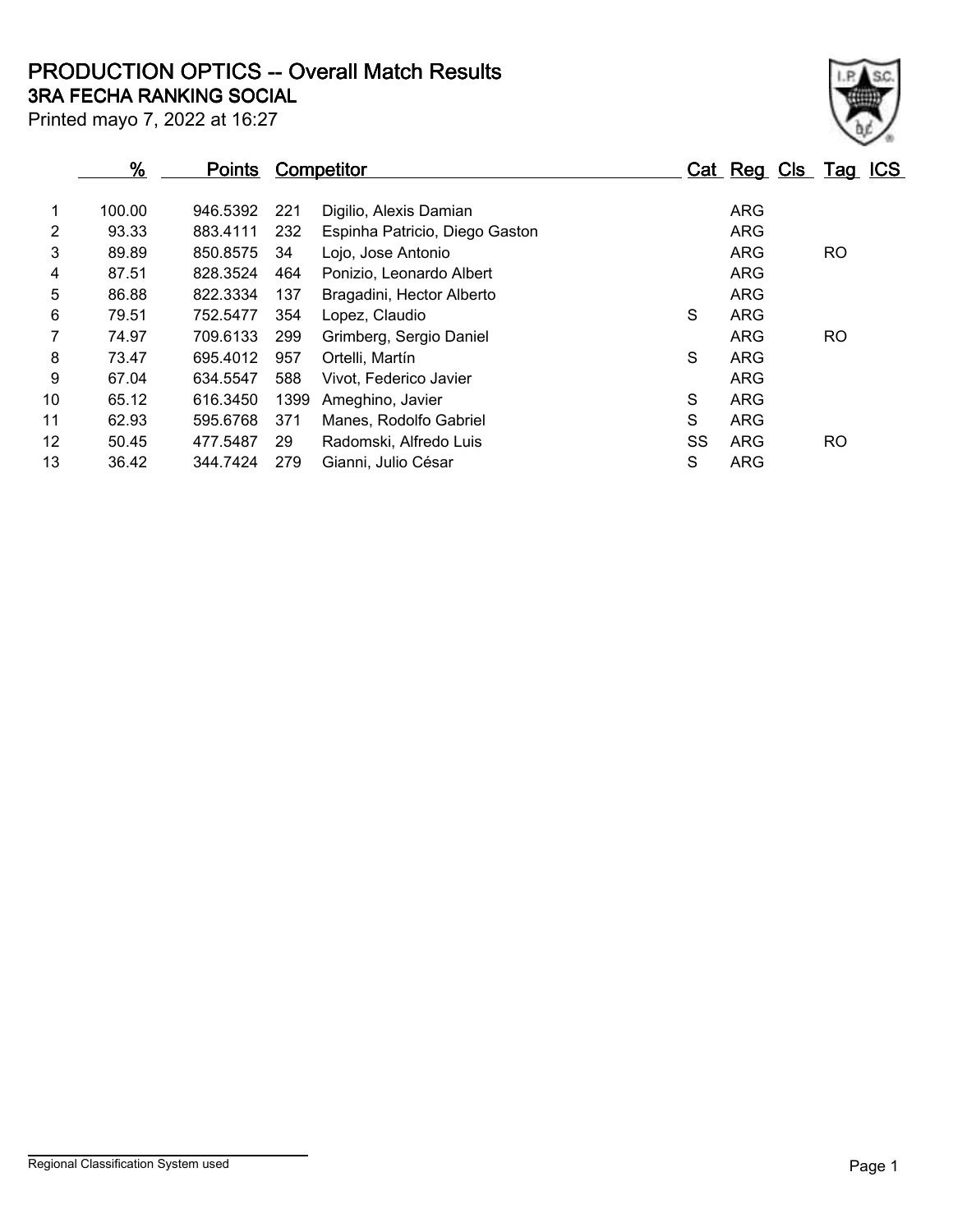Printed mayo 7, 2022 at 16:27 **3RA FECHA RANKING SOCIAL STANDARD -- Overall Match Results**

|                | %<br><b>Points</b> |          |     | <b>Competitor</b>               |    | Cat Reg Cls Tag ICS |           |  |
|----------------|--------------------|----------|-----|---------------------------------|----|---------------------|-----------|--|
|                | 100.00             | 956.0964 | 564 | Suárez, Rodrigo Daniel          |    | ARG                 | <b>RO</b> |  |
| $\overline{2}$ | 98.22              | 939.0961 | 385 | Meccia. Marcelo Damián          |    | <b>ARG</b>          |           |  |
| 3              | 92.56              | 884.9876 | 200 | Crespo, Alejandro Martí         |    | <b>ARG</b>          |           |  |
| 4              | 92.29              | 882.3781 | 518 | Salerno, Juan Pablo             |    | <b>ARG</b>          | <b>RO</b> |  |
| 5              | 88.97              | 850.6246 | 565 | Tacconi Barraza, Ulises Gabriel |    | <b>ARG</b>          |           |  |
| 6              | 87.11              | 832.8482 | 351 | Lopez, Álvaro Javier            |    | ARG                 | <b>RO</b> |  |
| $\overline{7}$ | 83.19              | 795.3390 | 273 | Gentile, Ricardo Aurelio        | SS | <b>ARG</b>          |           |  |
| 8              | 70.84              | 677.3205 | 329 | Lagunas Labarca, Leoncio Arturo | SS | ARG                 | <b>RO</b> |  |
| 9              | 50.82              | 485.9273 | 540 | Sen, Alejandro Javie            | S  | <b>ARG</b>          |           |  |
| 10             | 46.62              | 445.7171 | 155 | Carballo, Roberto Alcides       | SS | <b>ARG</b>          |           |  |
| 11             | 36.29              | 346.9725 | 450 | Pauletig, German Carlos         |    | <b>ARG</b>          |           |  |